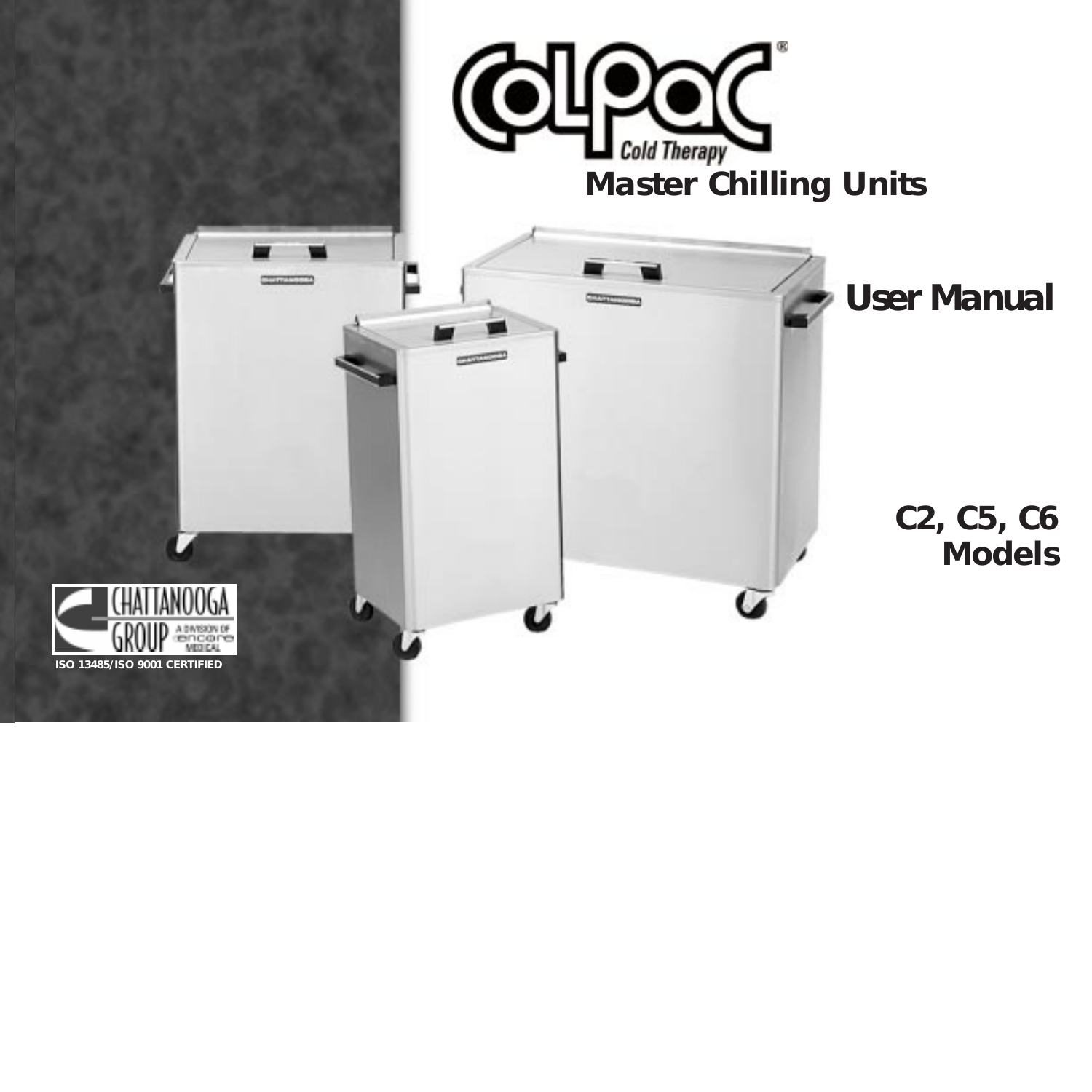## TABLE OF CONTENT

#### ColPaC<sup>®</sup> Master Chilling Units

Service to these products should be performed only by Service Technicians certified by Chattanooga Group.

© 2002 Encore Medical Corporation or its affiliates, Austin, Texas, USA. Any use of editorial, pictorial or layout composition of this publication<br>without expressed written consent from the Chattanooga Group of Encore Medi

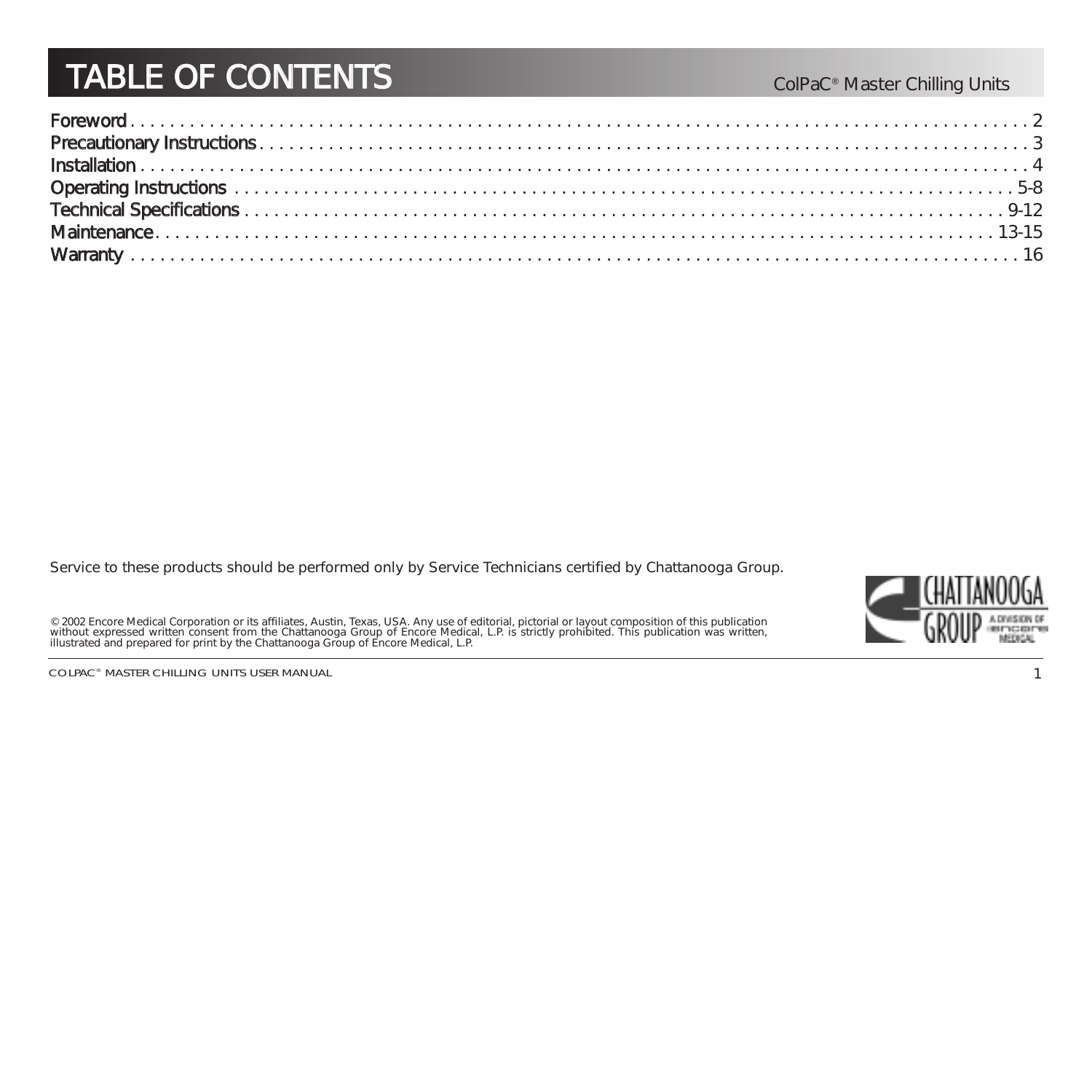### FOREWOR

This manual has been prepared for the owners and operators of the ColPaC® Models C-2, C-5, and C-6 Master Chilling Units. It contains instructions on operation, precautions, maintenance and parts information. To obtain maximum life and efficiency from your ColPaC C-2, C-5, and C-6 units, and to aid in its proper operation, read and understand this manual thoroughly and follow all instructions prior to operating the unit.

The specifications put forth in this manual were in effect at the time of publication. However, owing to Chattanooga Group's policy of continuous improvement, changes to these specifications may be made at any time without obligation on the part of Chattanooga Group.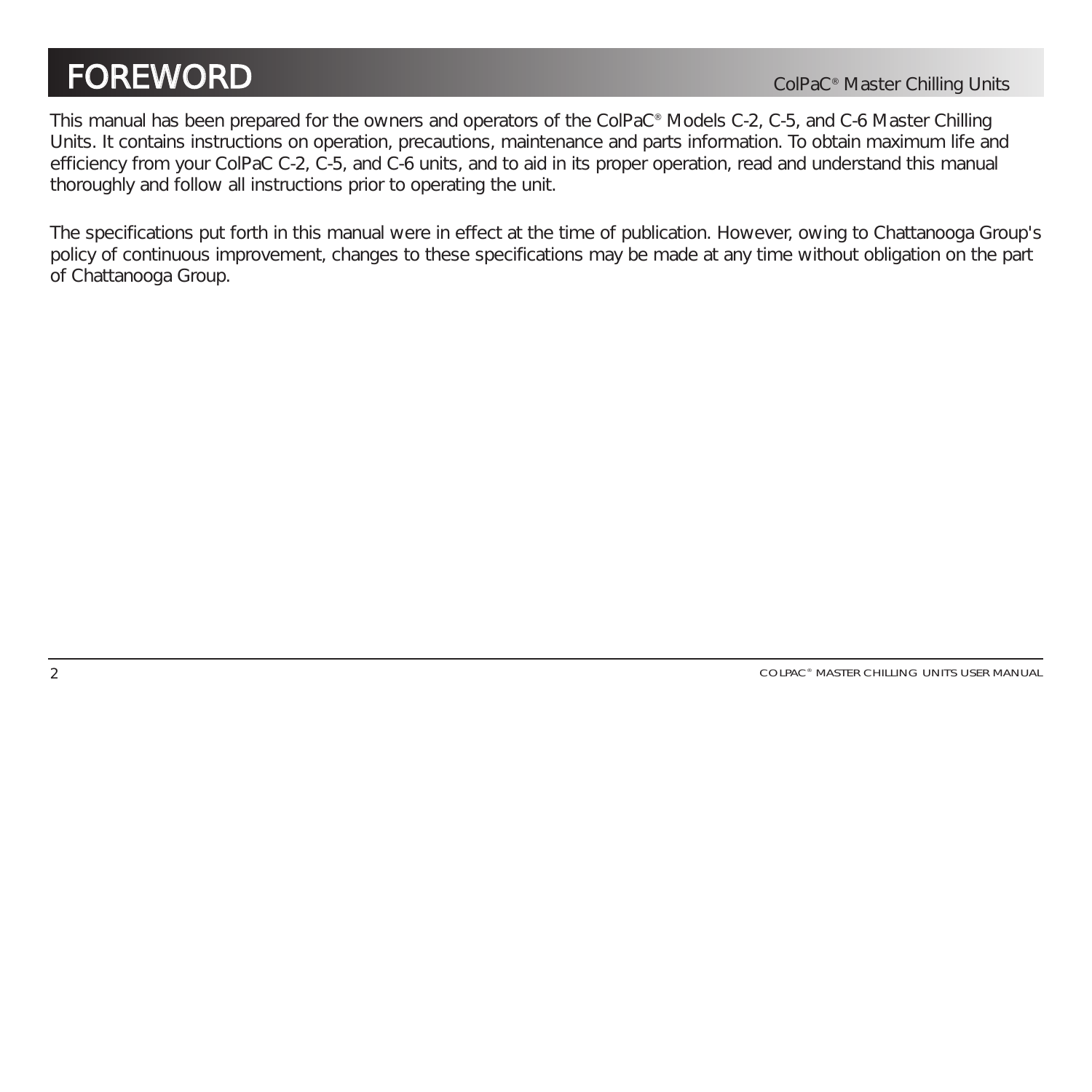The precautionary instructions found in this section and throughout this manual are indicated by specific symbols. Understand these symbols and their definitions before operating this equipment. The definitions of these symbols are as follows;



= CAUTION- Text with a "CAUTION" indicator will explain possible Safety infractions that could have the potential to cause minor to moderate injury or damage to equipment.



- = WARNING- Text with a "WARNING" indicator will explain possible Safety infractions that will potentially cause serious injury and equipment damage.
- - DANGER- Text with a "DANGER" indicator will explain possible Safety infractions that are imminently hazardous situations that would result in death or serious injury.



= EXPLOSION HAZARD- Text with an "Explosion Hazard" indicator will explain possible safety infractions if this equipment is used in the presence of flammable anesthetics.

NOTE:- Throughout this manual "NOTE" may be found. These Notes are helpful information to aid in the particular area or function being described.

# $\mathbf{\hat{C}}$ CAUTION

- Read, understand and practice the precautionary and operating instructions found in this manual. Know the limitations and hazards associated with your new chilling unit. Observe any and all precautionary and operational decals placed on the unit.
- Do not place chemical activated and/or instant freeze type packs in the ColPaC Master Chilling Unit. This type of pack may break and cause corrosive damage to the freezer compartment and refrigeration system.

# **WARNING**

• Make certain that the unit is electrically grounded by connecting only to a grounded electrical service receptacle conforming to the applicable national and local electrical codes.

# **A DANGER**



•

 Explosion hazard if used in the presence of flammable anesthetics. The warning symbol for this hazard is prominently displayed on the serial number decal.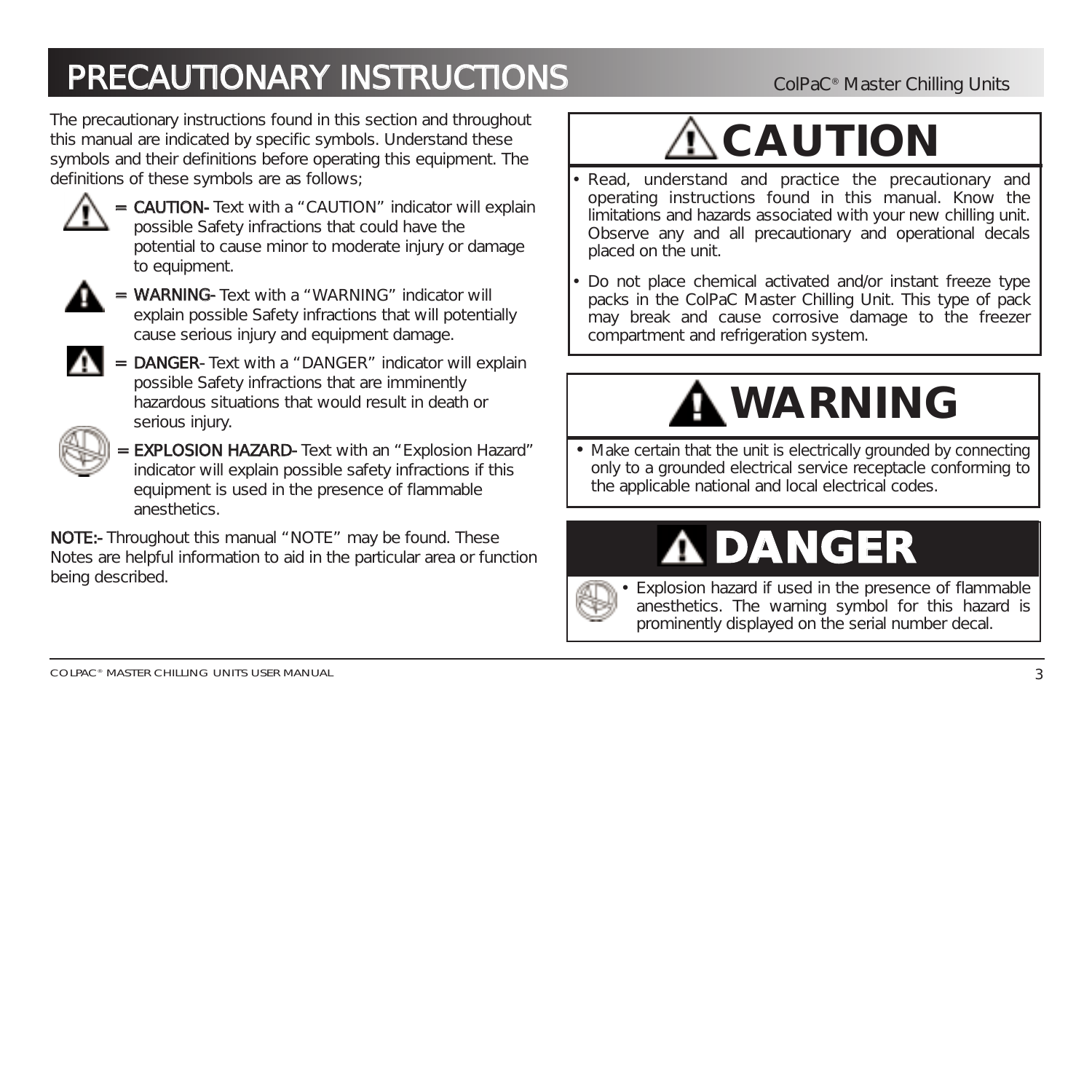### INSTALLATIC

#### **INSTALLATION**

Remove all packing material inside the ColPaC chilling chamber. It is important to remove all loose pieces of paper and other packing material, which might otherwise plug the drain! Make certain that the drain valve is closed.

Check the voltage rating on the serial plate which is located on the back of the unit. Plug the unit into properly grounded outlet/power source. Do not attempt to use Direct Current (D.C.). Follow the procedures indicated in the "Precautionary Instructions." Do not attempt to use the unit if it is not properly grounded.

#### **Explanation of Symbols on Equipment**



Attention: See accompanying documentation

Type B Equipment: An adequate degree of protection against electric shock is provided, particularly

regarding allowable leakage currents and reliability of protective earth connection.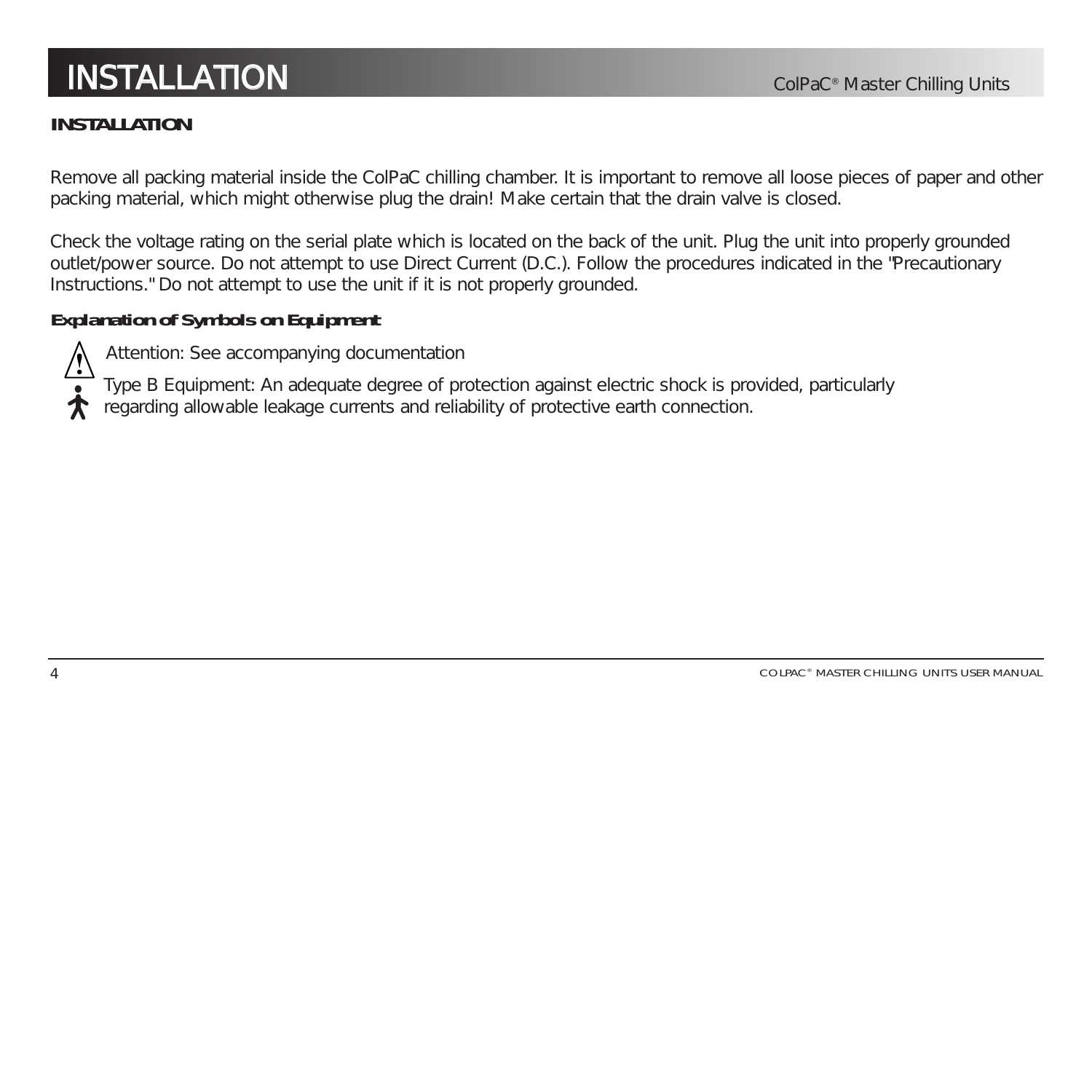#### **INSTRUCTIONS FOR PATIENT CARE AND COMFORT**

- 1. Know the cooling characteristics of the ColPaC.
- 2. Exercise extreme care when applying the ColPaC.
- 3. Know your patient: Use extreme care when applying ColPaCs to areas where the patient may have loss of feeling.
- 4. Always instruct the patient to inform you if the ColPaC is too cold.
- 5. Remove ColPaC from freezer and always place a hand towel between the skin and the ColPaC. A warm, damp towel reduces the initial shock of the cold application. Apply to area being treated.
- 6. Use care and judgment when applying ColPaCs to infants and elderly. Constantly check the temperature of the ColPaCs.
- 7. Exercise extreme caution when applying ColPaCs to patients with thin skin or to "bony" areas: shoulders, elbows, knees, etc.
- 8. DO NOT use the ColPaC in the presence of poor circulation or open wounds.
- 9. Constantly monitor the ColPaC application to insure that the patient's skin is not being irritated by the cold.
- 10. Tolerance of cold, like tolerance of heat, will vary from patient to patient.
- 11. DO NOT attempt to use the ColPaC as a hot pack. No hot water. No microwave. Use only as cold therapy.
- 12. During treatment, frequently check the condition of the patient and the area being treated.
- 13. Patient should not sit, lie or sleep on the ColPaC.
- 14. Treatment time should not exceed 30 minutes.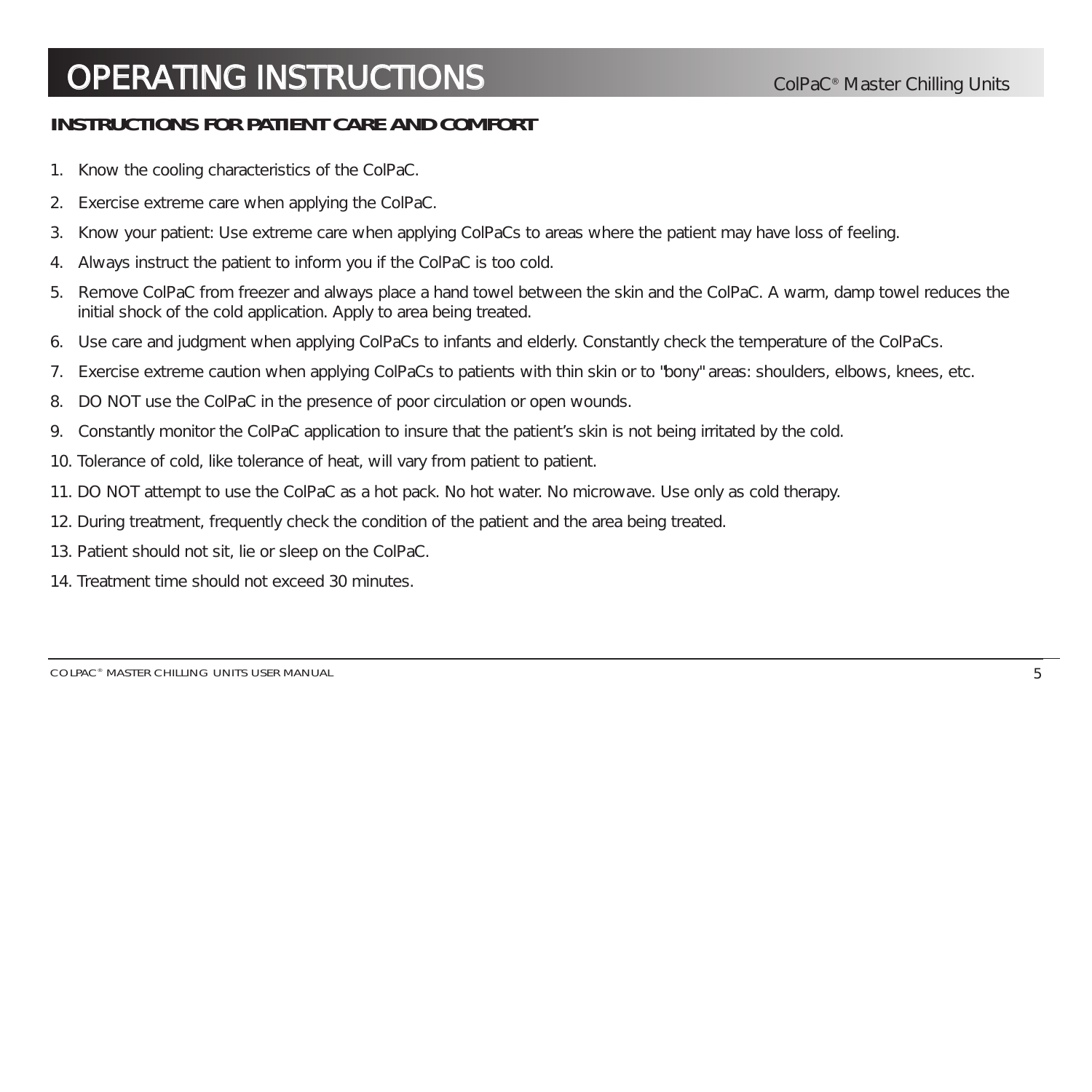#### **GENERAL INFORMATION**

Listen carefully after connecting the unit to the electrical power to make sure the compressor goes into operation immediately. A light frost covering should form on the dividers in the chilling chamber. Insert the individual ColPaCs between the dividers in the chilling chamber and close the lid.

The initial ColPaC chilling, starting from room temperature, will require several hours. The time needed to re-chill the ColPaC after use on a patient will depend on the length of time in use with the patient and the time out of the unit. Normally a short time is required for rechilling your ColPaCs.

**Note:** While in operation, the top of the unit will become warm because of a specially designed heating system installed under the top rim. This is to eliminate condensation of moisture around the top of the unit.

#### **Care of ColPaCs**

Always return the ColPaC to the chilling chamber after each treatment where it is kept chilled, clean and ready for immediate use. The ColPaC may be cleaned by scrubbing it with soap and water. It is best not to fold the ColPaC for storage. If the outside plastic cover of the ColPaC should become torn or cut, minor repairs may be made with plastic or vinyl tape. Clean the surface carefully and apply tape at room temperature. Always replace ColPaCs when the plastic covering becomes damaged beyond repair. Original ColPaCs may be ordered from an authorized Chattanooga Group dealer.

The temperature of the ColPaC, when chilled, is approximately 10° F to 21° F (-6° C to -12° C). Be familiar with the cooling characteristics of the ColPaC.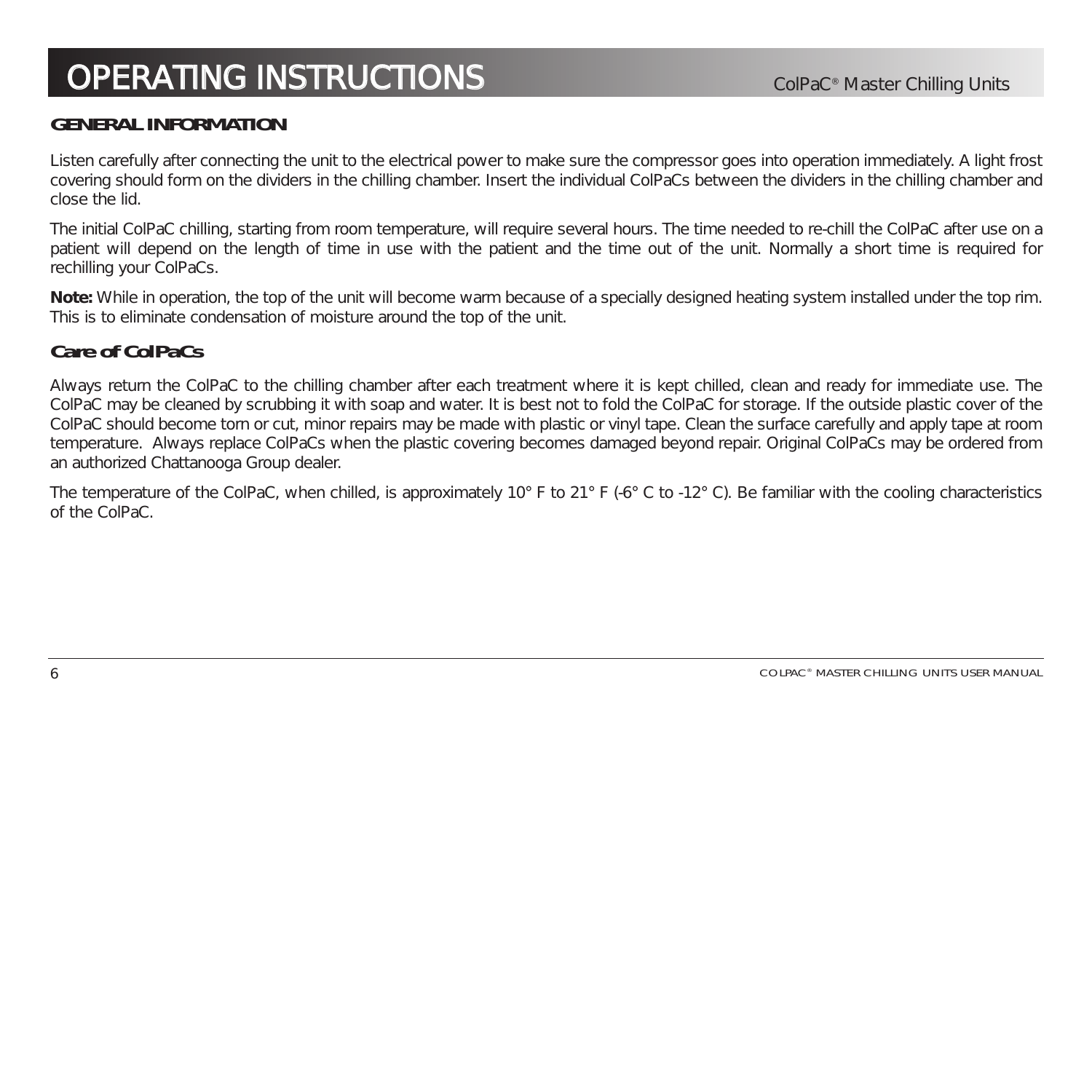#### **GENERAL OPERATING INSTRUCTIONS**

The ColPaC Master Chilling Unit is simple and easy to operate. The thermostat controls the temperature of the chilling chamber. It is located in the rear of the unit, behind the removable panel. The refrigeration system of the ColPaC Master Chilling Unit has been adjusted, tested and calibrated to chill the ColPaCs to a temperature between 10° F to 21° F (-6° C to -12° C). Extensive clinical testing and observation have shown this to be the optimum temperature range. It is recommended that this adjustment not be altered until the ColPaC unit and the ColPacs have been used for some time, and then only if adjustment of the chilling temperature is absolutely necessary. A slight adjustment can be made by removing the rear panel and turning the adjustment knob on the thermostat. To lower the temperature (colder), the knob should be turned clockwise. To raise the temperature (warmer), the knob should be turned slightly counter-clockwise.

**CAUTION:** The thermostat is extremely sensitive and the slightest adjustment will alter the temperature several degrees. The temperature of the chilling chamber should be checked with a thermometer after every adjustment, before using the ColPaCs.

The ColPaC Master Chilling Unit operates through the use of a hydraulic capillary type thermostat and can be left connected to the power source, providing a ready supply of chilled ColPaCs. Locate the unit away from humid areas to avoid excessive frost build-up on the refrigeration coils.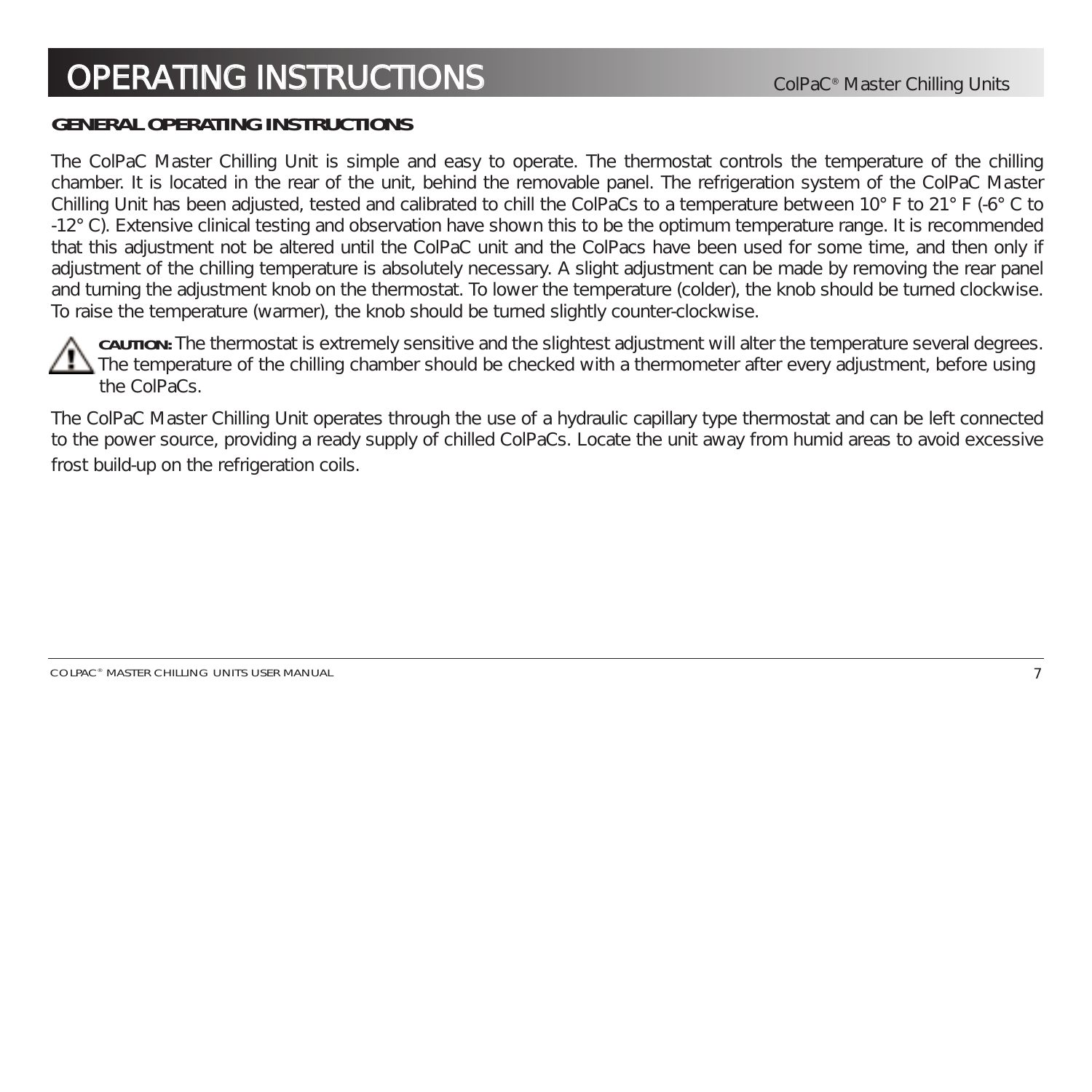#### **GENERAL OPERATING RULES**

- 1. Always keep the ColPaCs in the chilling chamber of the unit when not in use. This keeps the packs clean, chilled, and ready for use, and prevents pack damage.
- 2. Never place a damaged ColPaC into the chilling chamber of the unit.
- 3. Check for ice/frost build-up daily and defrost unit when ColPaCs become crowded in chamber.
- 4. Never adjust the thermostat too high or too low. See caution page 7.
- 5. Always replace ColPaCs when the plastic covering becomes damaged beyond repair or when ColPaC becomes firm or hard and not moldable around the area being treated. Minor repairs may be made with plastic or vinyl tape.
- 6. If the unit is to be left unattended for an extended period of time, unplug and follow the defrosting procedures found on page 13 in the "Maintenance" section of this manual.
- 7. Always use factory authorized replacement parts.
- 8. Always clean and sterilize ColPaCs, which are exposed to contamination. Do not sterilize ColPaCs with boiling water. Gas sterilizing is not recommended. Alcohol or similar substance may be used to decontaminate the packs. If any contamination is suspected, destroy the ColPaCs.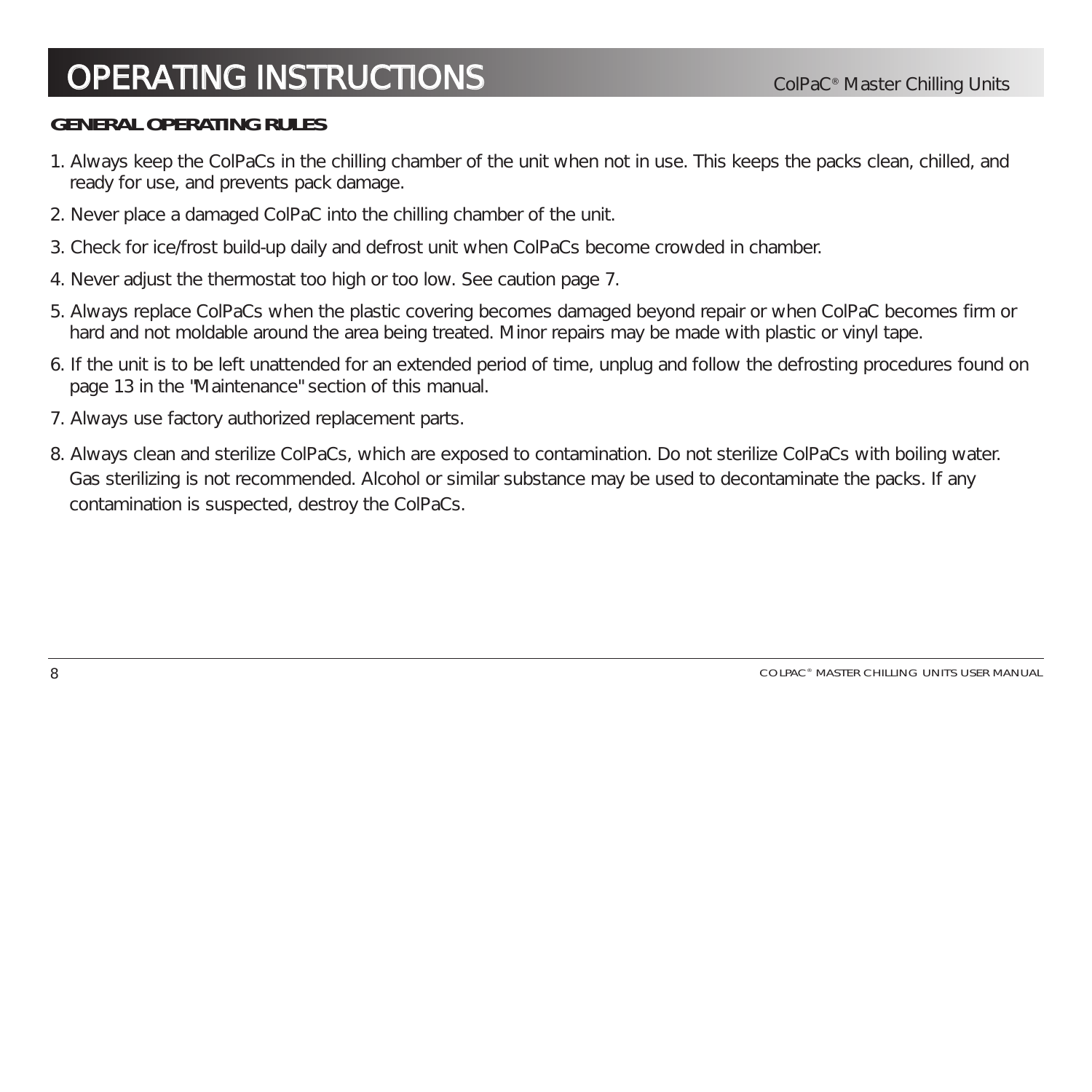#### **TECHNICAL SPECIFICATIONS (115 VOLT)**

#### **TECHNICAL SPECIFICATIONS (220 VOLT)**

| Rated Voltage:                | 115V                                                 | <b>Rated Voltage:</b>                | 220-240V                                             |
|-------------------------------|------------------------------------------------------|--------------------------------------|------------------------------------------------------|
| Rated Frequency:              | 60 Hz                                                | <b>Rated Frequency:</b>              | 50 Hz                                                |
| <b>Current:</b>               | 4 Amps                                               | Current:                             | 2 Amps                                               |
| Work:                         | .14914 KWh or 1/5 hp                                 | <b>Circuit Breaker:</b>              | 10 Amp, Anti-Surge                                   |
| Type of Refrigerant:          | R-134A                                               | Work:                                | .14914 KWh or 1/5 hp                                 |
| <b>Amount of Refrigerant:</b> | C-2, 198 g $(7 \text{ oz.})$                         | Type of Refrigerant:                 | R-134A                                               |
|                               | C-5, 198 g (7 oz.)                                   | <b>Amount of Refrigerant:</b>        | C-2, 198 g (7 oz.)                                   |
|                               | $C-6$ , 213 g (7.5 oz.)                              |                                      | C-5, 198 g (7 oz.)                                   |
|                               | Test Pressures, All Models: High, 1.62 MPa (235 psi) |                                      | C-6, 213 g $(7.5 oz.)$                               |
|                               | Low, 1.03 MPa (150 psi)                              |                                      | Test Pressures, All Models: High, 1.62 MPa (235 psi) |
| Temperature, Normal Operating |                                                      |                                      | Low, 1.03 Mpa (150 psi)                              |
| All Models:                   | $-12^{\circ}$ C to $-6^{\circ}$ C (+10° F to +21° F) | <b>Temperature, Normal Operating</b> |                                                      |
|                               |                                                      | All Models:                          | $-12^{\circ}$ C to $-6^{\circ}$ C (+10° F to +21° F  |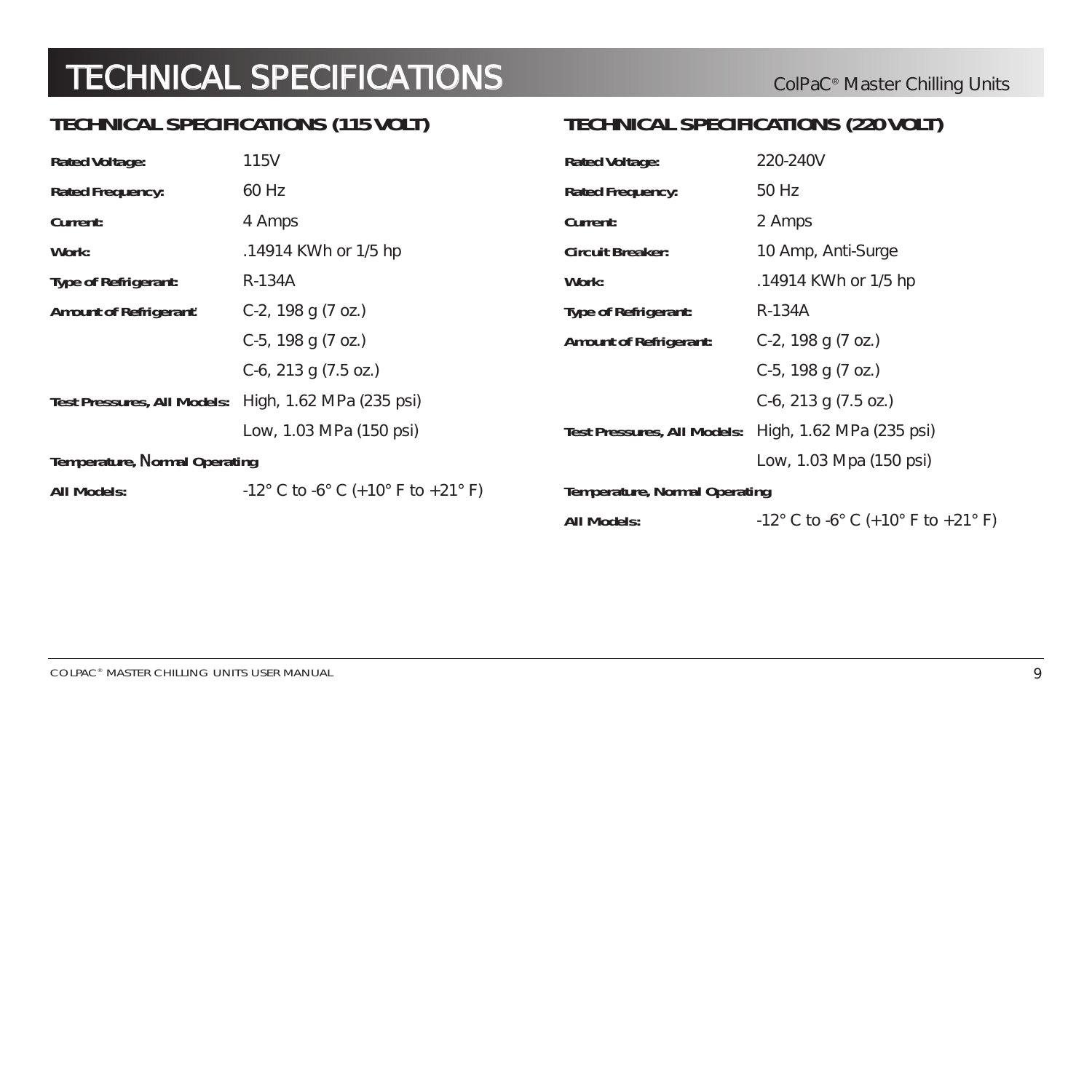#### **PARTS LIST- MODEL C-2 (115 VOLT)**

#### **PARTS LIST- MODEL C-5 (115 VOLT)**

| Part No. | <b>Description</b>                    | <b>Quantity</b> | Part No. | <b>Description</b>                    | <b>Quantity</b> |
|----------|---------------------------------------|-----------------|----------|---------------------------------------|-----------------|
| 20500    | Thermostat, Resale                    |                 | 20500    | Thermostat, Resale                    |                 |
| 22148    | Lamp, Pilot Light                     |                 | 20042    | Lamp, Pilot Light                     |                 |
| 21282    | Cord Set, w/ J28G                     |                 | 21282    | Cord Set, w/ J28G                     |                 |
| 21635    | Hose, Nylon, 5/8" x 12", Coupled, M-F |                 | 21635    | Hose, Nylon, 5/8" x 12", Coupled, M-F |                 |
| 21983    | Back Door, Sub-Assembly               |                 | 22457    | Door, Rear, Complete                  |                 |
| 20514    | Handle, Lid, Resale                   |                 | 20514    | Handle, Lid, Resale                   |                 |
| 22219    | Lid, Assembly                         |                 | 22297    | Lid, Assembly                         |                 |
| 21373    | Valve, Boiler Drain, 1/2" ID, Chrome  |                 | 21373    | Valve, Boiler Drain, 1/2" ID, Chrome  |                 |
| 21259    | Caster, 3" EY4520, 7/16-20 x 1/2"     |                 | 21259    | Caster, 3" EY4520, 7/16-20 x 1/2"     |                 |
| 22121    | Compressor, BM2A528-1                 |                 | 22121    | Compressor, BM2A528-1                 |                 |
| 4228     | Thermometer, Dial                     |                 | 4228     | Thermometer, Dial                     |                 |
| 22409    | Coil Cover, 13.5" x 22.75", Outside   |                 | 22461    | Coil Cover, Outside                   |                 |
| 22420    | Coil Cover, Sub-Assembly              |                 | 22462    | Coil Cover, Sub-Assembly              |                 |
| 22955    | Coil Cover, Middle, Aluminum          |                 | 22956    | Coil Cover, Middle, Aluminum          |                 |
| 20237    | Handle, Decorative, 12"               |                 | 20237    | Handle, Decorative, 12"               |                 |
| 60286    | Latch, Door, Rear                     |                 | 60286    | Latch, Door, Rear                     |                 |
|          |                                       |                 |          |                                       |                 |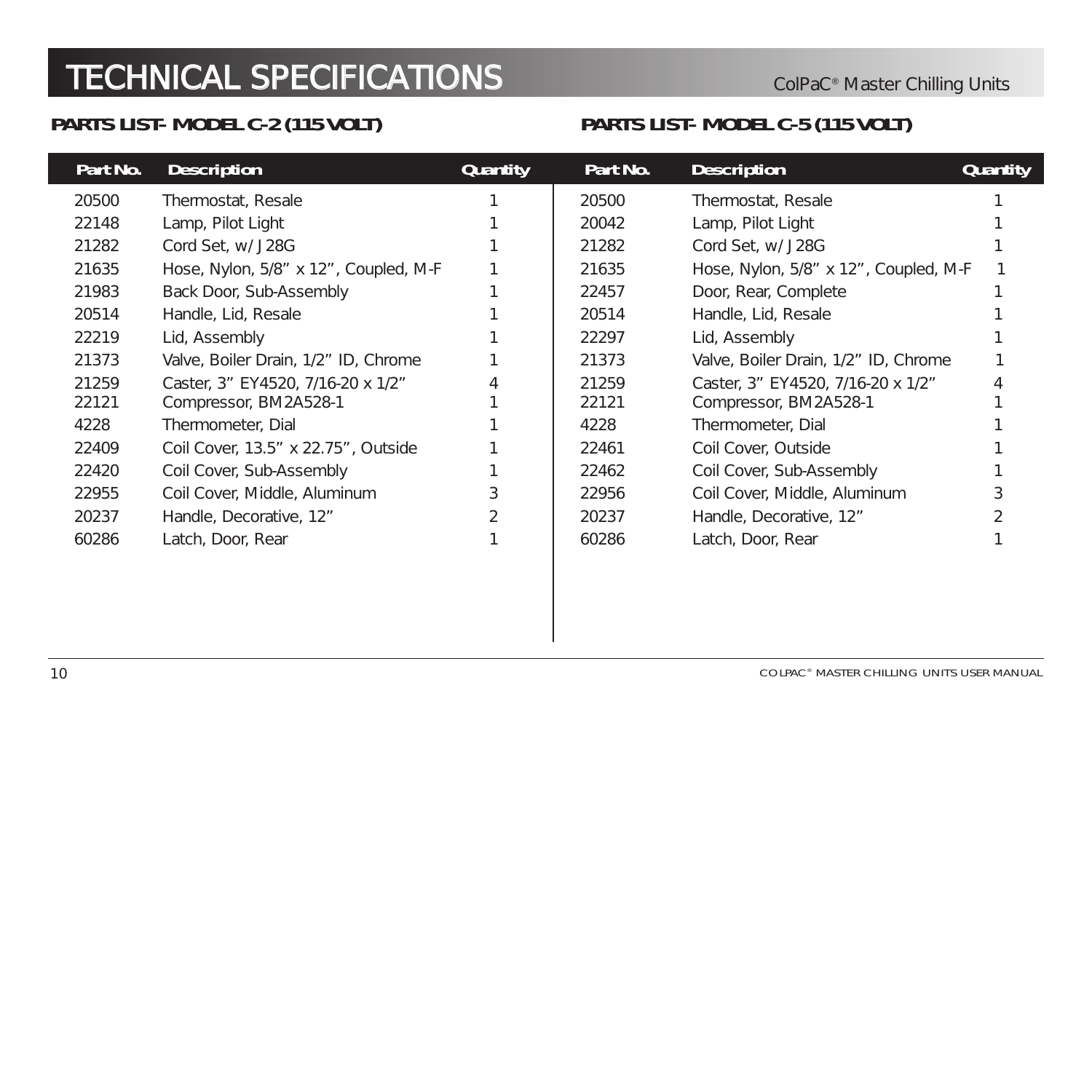#### **PARTS LIST- MODEL C-6 (115 VOLT)**

| Part No. | <b>Description</b>                    | <b>Quantity</b> |  |
|----------|---------------------------------------|-----------------|--|
| 20500    | Thermostat, Resale                    |                 |  |
| 22148    | Lamp, Pilot Light                     |                 |  |
| 21282    | Cord Set, w/ J28G                     |                 |  |
| 21635    | Hose, Nylon, 5/8" x 12", Coupled, M-F |                 |  |
| 23008    | Door, Rear, Complete                  |                 |  |
| 20514    | Handle, Lid, Resale                   |                 |  |
| 22348    | Lid, Assembly                         |                 |  |
| 21373    | Valve, Boiler Drain, 1/2" ID, Chrome  |                 |  |
| 21259    | Caster, 3" EY4520, 7/16-20 x 1/2"     | 4               |  |
| 22121    | Compressor, BM2A528-1                 |                 |  |
| 4228     | Thermometer, Dial                     |                 |  |
| 23021    | Coil Cover, 13.5" x 22.75", Outside   |                 |  |
| 23022    | Coil Cover, Sub-Assembly              |                 |  |
| 22954    | Coil Cover, Middle, Aluminum          |                 |  |
| 20237    | Handle, Decorative, 12"               |                 |  |
| 60286    | Latch, Door, Rear                     |                 |  |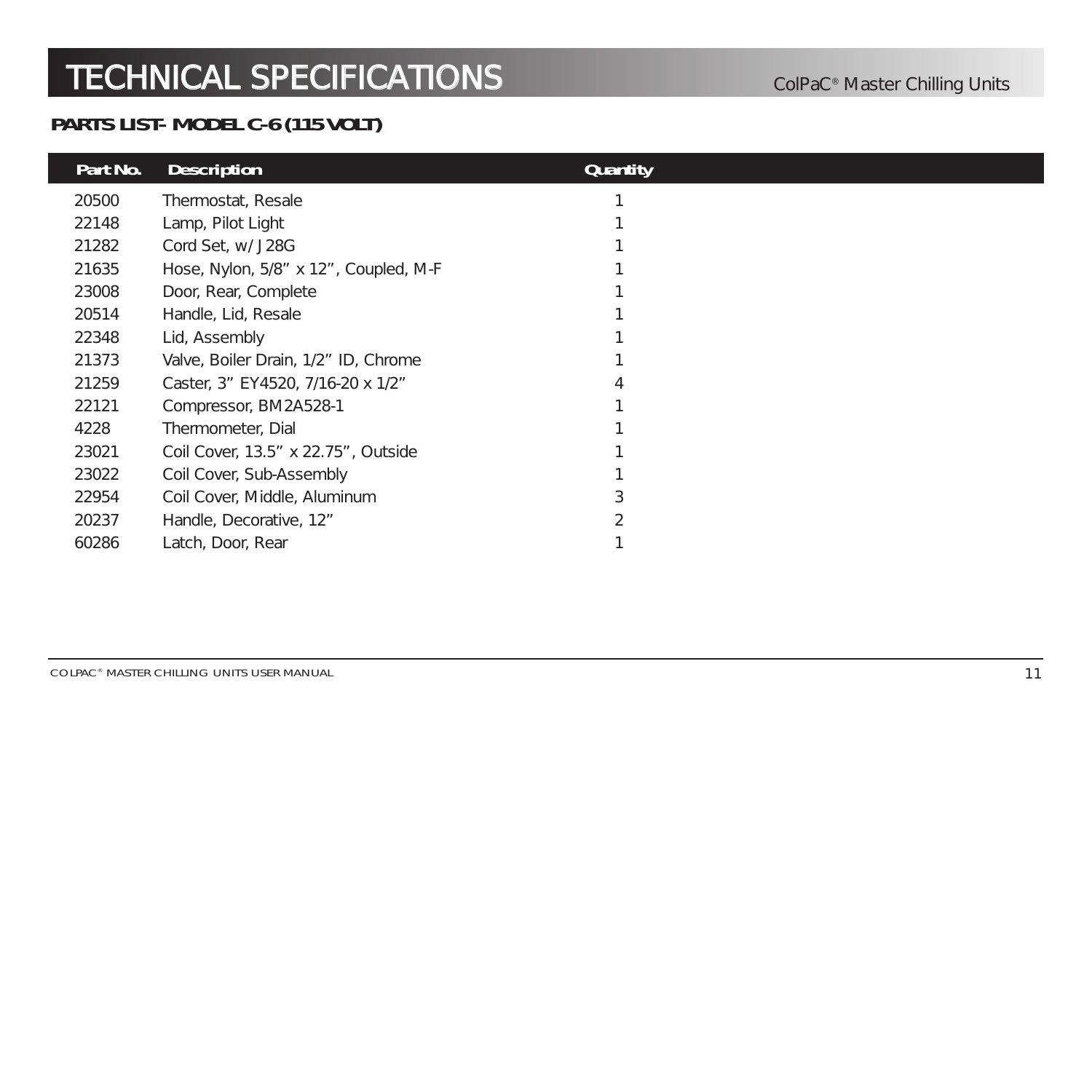#### **TROUBLESHOOTING**

| Problem                                  | <b>Possible Cause</b>                                                         | <b>Suggested Solution</b>                                                    |
|------------------------------------------|-------------------------------------------------------------------------------|------------------------------------------------------------------------------|
| A. Unit plugged in but packs not chilled | 1. Breaker for electric circuit off<br>2. Thermostat not functioning          | 1. Turn breaker ON<br>2. Replace thermostat                                  |
|                                          | 3. Heating element burned out<br>4. Compressor failure<br>5. Refrigerant leak | 3. Replace element<br>4. Contact factory<br>5. Contact factory               |
| B. Packs too cool                        | 1. Thermostat set too low<br>2. Thermostat failure                            | 1. Adjust thermostat<br>2. Replace thermostat                                |
| C. Packs too warm                        | 1. Thermostat set too high<br>2. Thermostat failure<br>3. Power failure       | 1. Adjust thermostat<br>2. Replace thermostat<br>3. Check electrical circuit |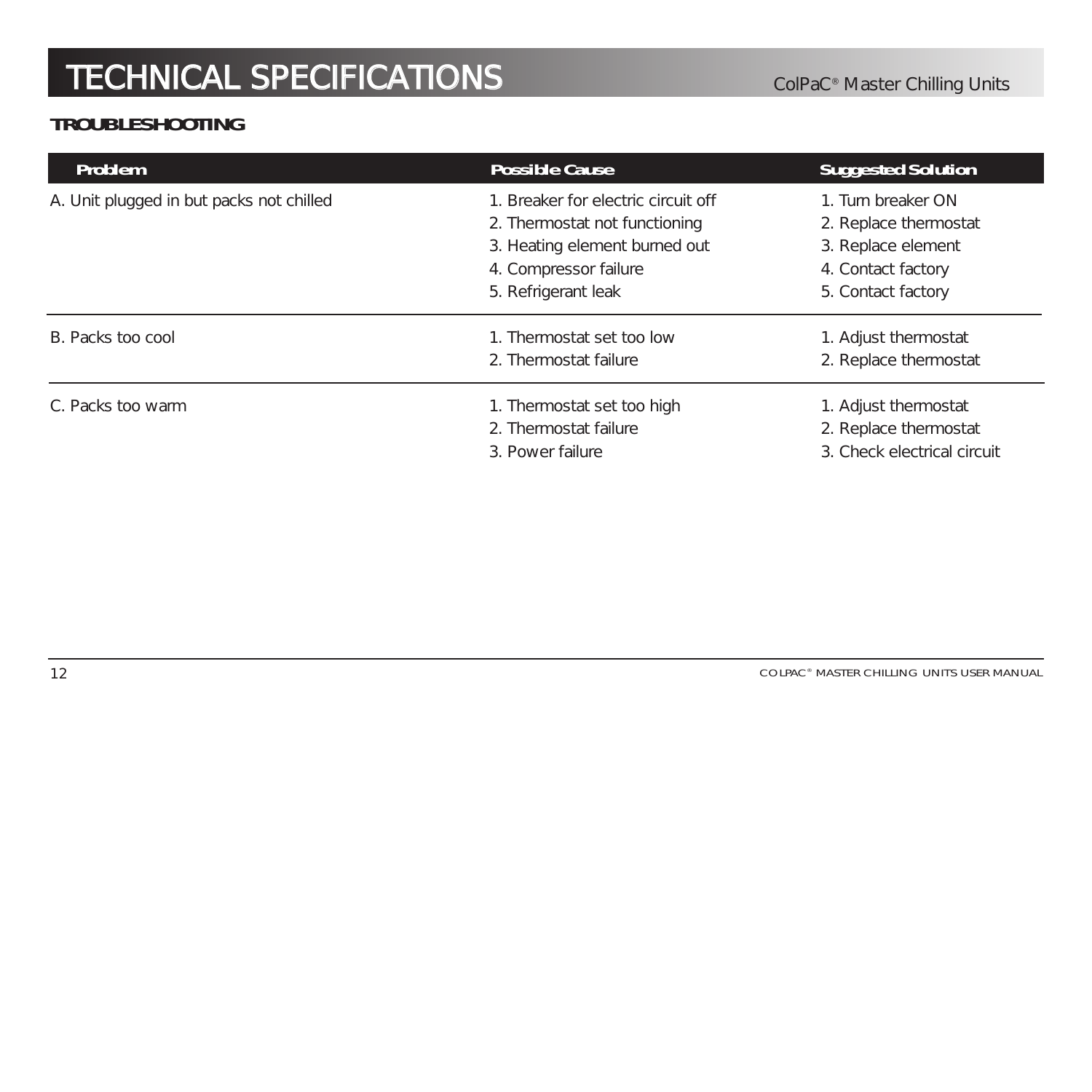### **MAINTENANCE ColpaC®** Master Chilling Units

#### **CARE OF UNIT**

The ColPaC Master Chilling Unit is equipped with a hydraulic capillary type thermostat in order to maintain the proper ColPaC temperature evenly in the chilling chamber. The unit may be left connected to the electrical outlet, providing a ready supply of chilled ColPaCs.

Periodically, the accumulated frost in the chilling chamber will build up to a point where the ColPaCs are crowded and insertion or removal of the packs becomes difficult. The units should be defrosted when this occurs and the inside of the tank wiped dry with a clean towel or cloth.

#### **DEFROSTING UNIT**

- 1. Disconnect the unit from its power source.
- 2. Raise the chamber lid and remove ColPaCs. Leave lid open to speed defrosting. A small amount of warm water may be poured into the unit to speed defrosting.
- 3. Attach extension drain hose to the valve, located beneath chilling chamber, behind rear access panel.
- 4. Open bottom drain valve.
- 5. Allow unit to defrost completely. All excess water must be removed from the chilling chamber before the unit is started again.
- 6. Close bottom drain valve and detach extension drain hose.
- 7. Plug unit back into the power source.
- 8. Clean and return ColPaCs to the chilling chamber.
- 9. Close chamber lid chilling sequence begins again.

Dust and lint will accumulate on the condenser fins of the refrigeration unit. This must be removed periodically to ensure highest efficiency. The condenser may be reached by removing the rear access panel. Always disconnect power before cleaning the condenser.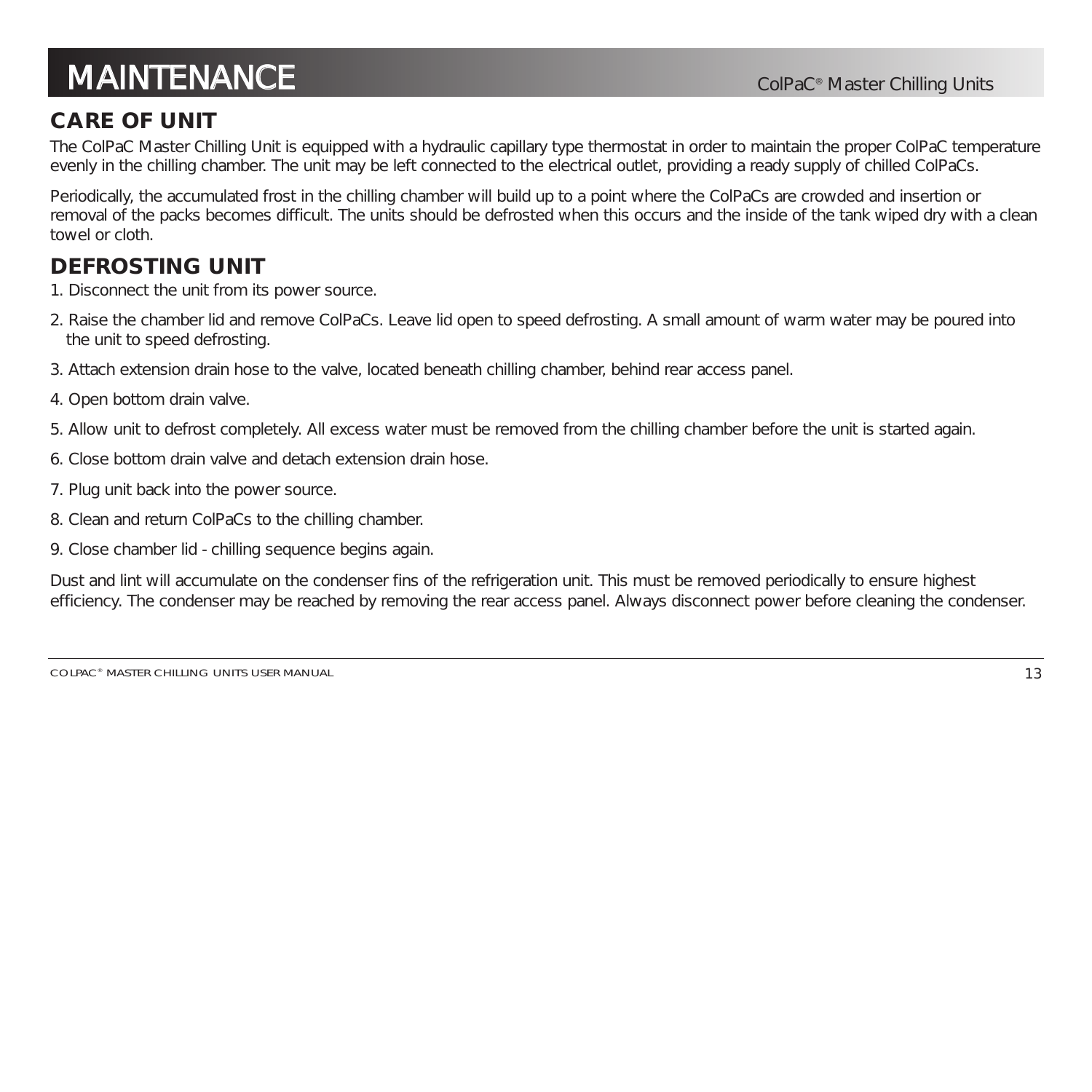### **MAINTENANCE Colpac®** Master Chilling Units

#### **REPLACING THERMOSTAT**

- 1. Remove plate.
- 2. Remove bushing nut.
- 3. Remove packing in bushing nut.
- 4. Remove brass nut.
- 5. Remove rubber washer.
- 6. To reinstall, reverse procedure.
- 7. After installation, seal top of packing nut with silicone sealant.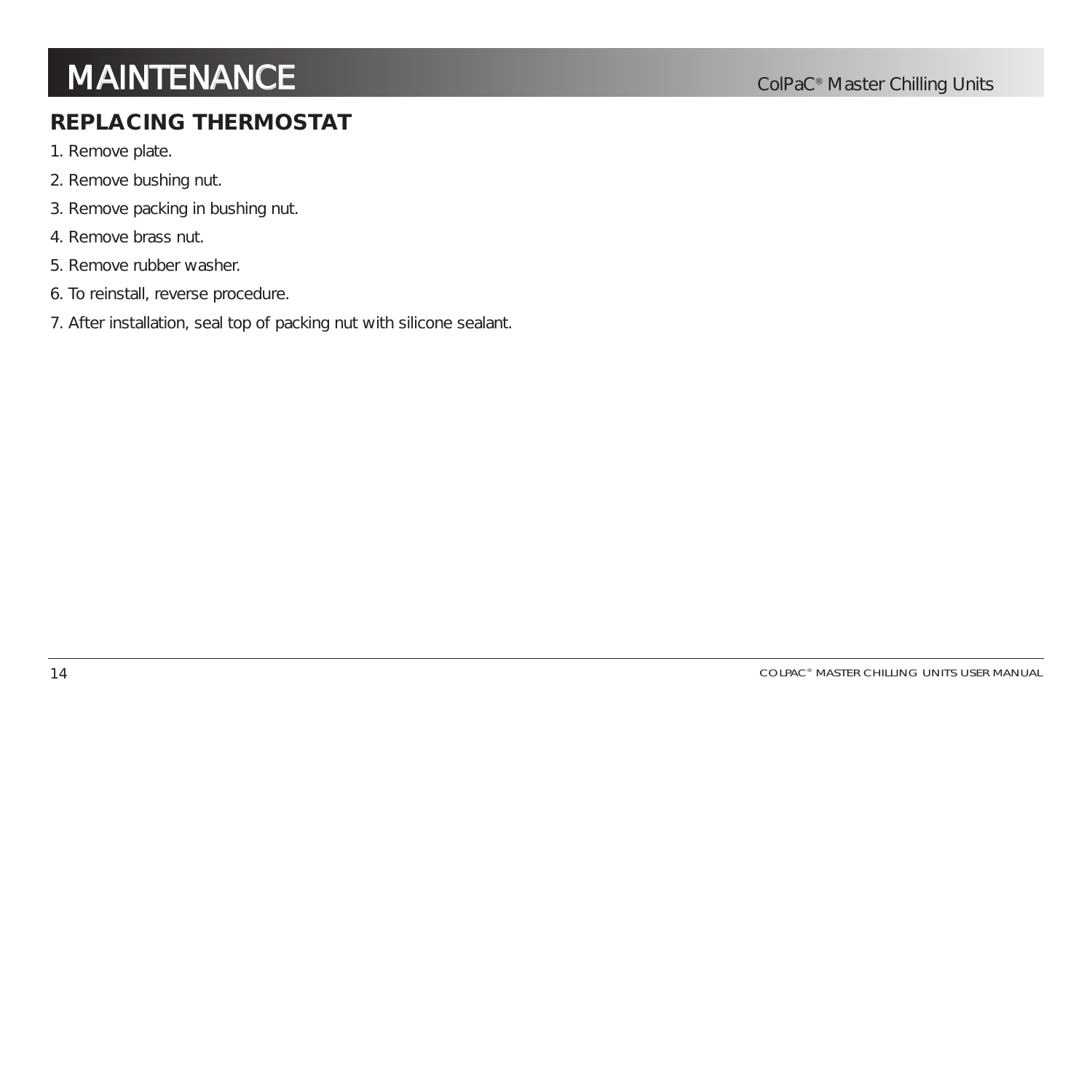### **MAINTENANCE ColpaC®** Master Chilling Units

#### **SERVICE**

Should the ColPaC Master Chilling Units require service, contact the selling dealer or Chattanooga Group Service Department.

All returned units to the factory for service must include the following;

#### WARRANTY REPAIR/OUT OF WARRANTY REPAIR

1. Written statement containing the following information;

- RGA Number Obtain from Factory
- Unit Model Number
- Unit Serial Number
- Contact person with Phone and Fax Numbers
- Billing Address (for Out of Warranty Repair)
- Shipping Address (Where to Ship Unit after Repair)
- Detailed Description of Problem or Symptoms
- 2. Copy of original invoice issued at purchase of the unit.

3. Ship unit to Factory in the original container with all accessories and information as required in item one (1) above to:

```
Chattanooga Group
4717 Adams Road
Hixson, TN 37343 USA
```
Phone: USA: 800-592-7329 Outside USA: +1 423 870-7200 FAX: 423 875-5497

Service to these products should be performed only by Service Technicians certified by Chattanooga Group.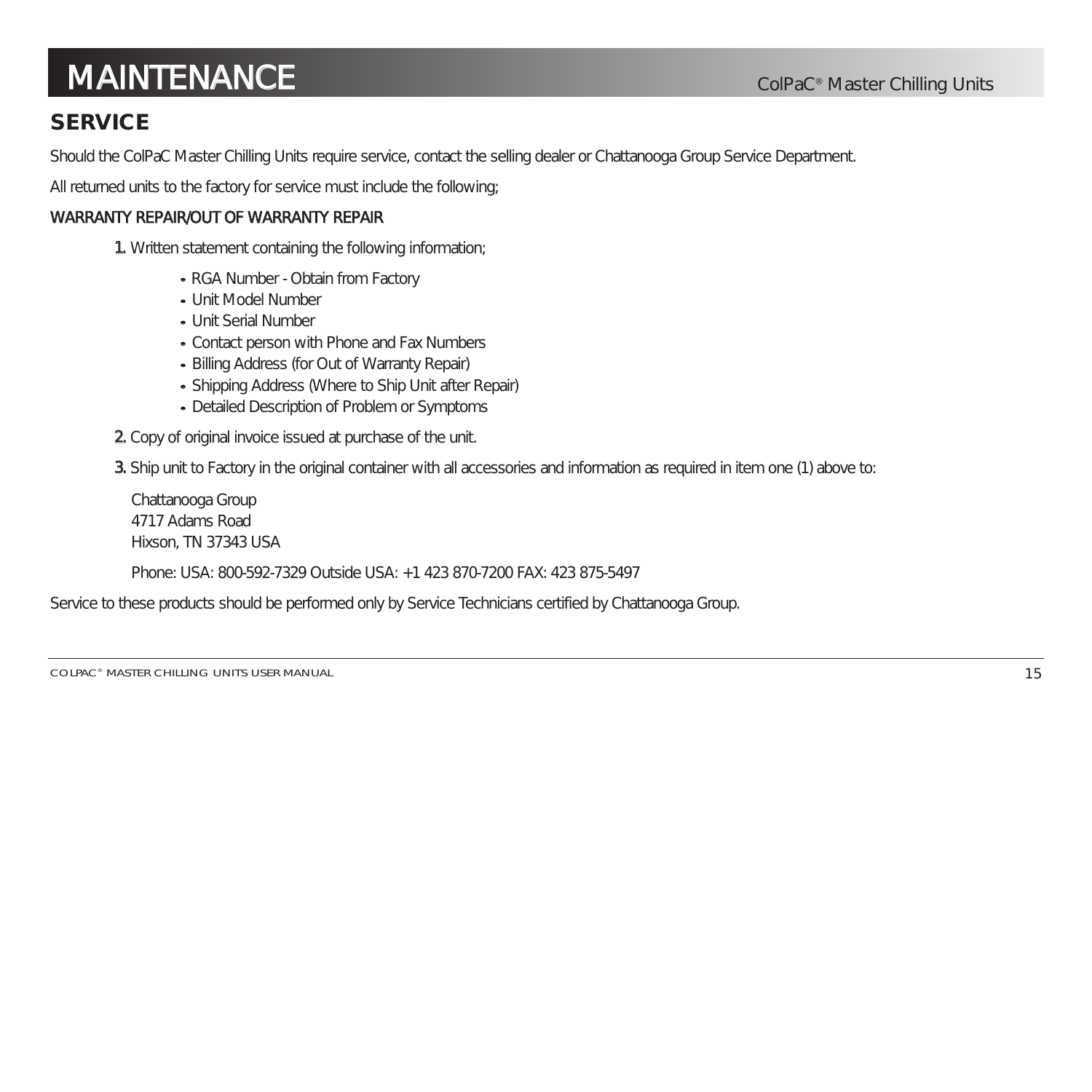### **WARRANTY ColPaC®** Master Chilling Units

Chattanooga Group ("Company") warrants that the ColPaC® C-2, C-5 and C-6 Master Chilling Units ("Products") are free of defects in material and workmanship. This warranty shall remain in effect for two years (24 months) from the date of original consumer purchase. If this Product fails to function during the two years warranty period due to a defect in material or workmanship, Company or the selling dealer will repair or replace this Product without charge within a period of thirty (30) days from the date on which the Product is returned to the Company or the dealer.

All repairs to the Product must be performed by a service center authorized by the Company. Any modifications or repairs performed by unauthorized centers or groups will void this warranty.

To participate in warranty coverage, this Product's warranty registration card (included with Product) must be filled out and returned to the Company by the original owner within ten (10) business days of purchase.

This Warranty Does Not Cover:

Replacement parts or labor furnished by anyone other than the Company, the selling dealer or an certified Company service agent.

Defects or damage caused by labor furnished by someone other than Company, the selling dealer or an certified Company service agent.

Any malfunction or failure in the Product caused by product misuse, including, but not limited to, the failure to provide reasonable and necessary maintenance or any use that is inconsistent with the Product User's Manual.

#### **COMPANY SHALL NOT BE LIABLE IN ANY EVENT FOR INCIDENTAL OR CONSEQUENTIAL DAMAGES.**

Some states do not allow the exclusion or limitation of incidental or consequential damages, so the above limitation or exclusion may not apply to you. To obtain service from Company or the selling dealer under this warranty:

1. A written claim must be made within the warranty period to the Company or the selling dealer. Written claims made to the Company should be sent to:

4717 Adams Road P.O. Box 489 Hixson, TN 37343 USA Telephone: 423 - 870 - 2281 Outside USA: +1 - 423 - 870 - 7200 Facsimile: 423 - 875 - 5497

2. The Product must be returned to the Company or the selling dealer by the owner.

This warranty gives you specific legal rights and you may also have other rights which vary from state to state.

The Company does not authorize any person or representative to create for it any other obligation or liability in connection with the sale of the Product. Any representation or agreement not contained in the warranty shall be void and of no effect.

#### **THE FOREGOING WARRANTY IS IN LIEU OF ALL OTHER WARRANTIES, EXPRESSED OR IMPLIED, INCLUDING ANY WARRANTY OR MERCHANTABILITY OR FITNESS FOR A PARTICULAR PURPOSE.**